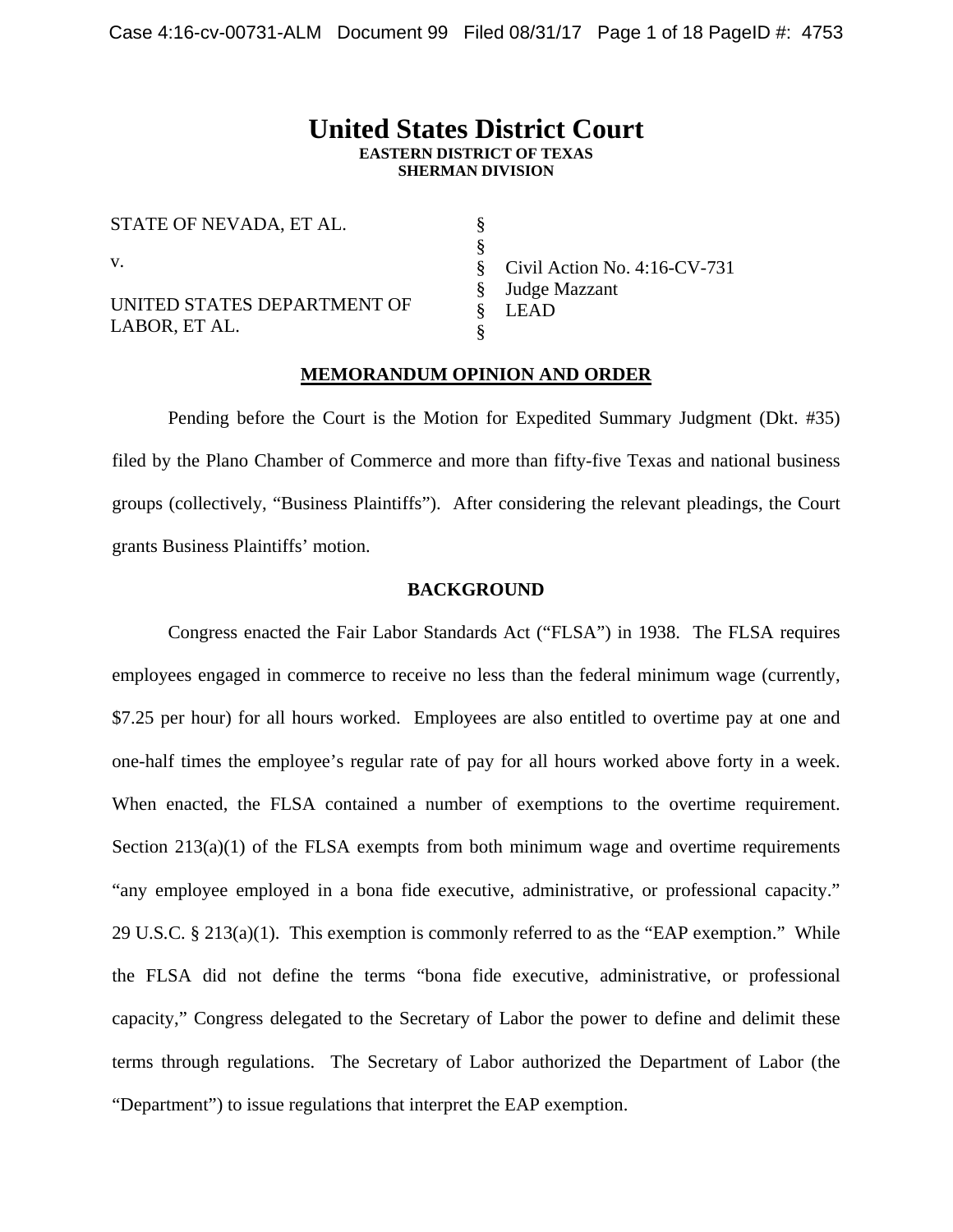The Department's initial regulations defined "executive," "administrative," and "professional capacity" employees based on the duties they performed in 1938. Two years later, the Department revised regulations to require executive, administrative, or professional capacity employees to be salaried.

In 1949, the Department again amended regulations. These regulations established the "long" test and the "short" test for assessing whether an employee qualified for the EAP exemption. The long test combined a low minimum salary level with a rigorous duties test, which restricted the amount of nonexempt work an employee could do to remain exempt. The short test combined a high minimum salary level with an easier duties test that did not restrict amounts of nonexempt work. After the Department implemented the long and short tests, Congress amended 29 U.S.C.  $\S 213(a)(1)$  in 1961. This amendment permitted the Department to define and delimit the exemption "from time to time."

In 2004, the Department eliminated the long and short tests, replacing them with a "standard" duties test that did not restrict the amount of nonexempt work an exempt employee could perform. In addition, the Department set the salary level equivalent to the lower minimum salary level previously used for the long test. The 2004 regulations, which are currently in effect, require an employee to meet the following three criteria to be exempt from overtime pay. First, the employee must be paid on a salary basis (the "salary-basis test"). Second, an employee must be paid at least the minimum salary level established by regulations (the "salary-level test"). The current minimum salary level is \$455 per week (\$23,660 annually). Third, an employee must perform executive, administrative, or professional capacity duties as established by regulations (the "duties test").

2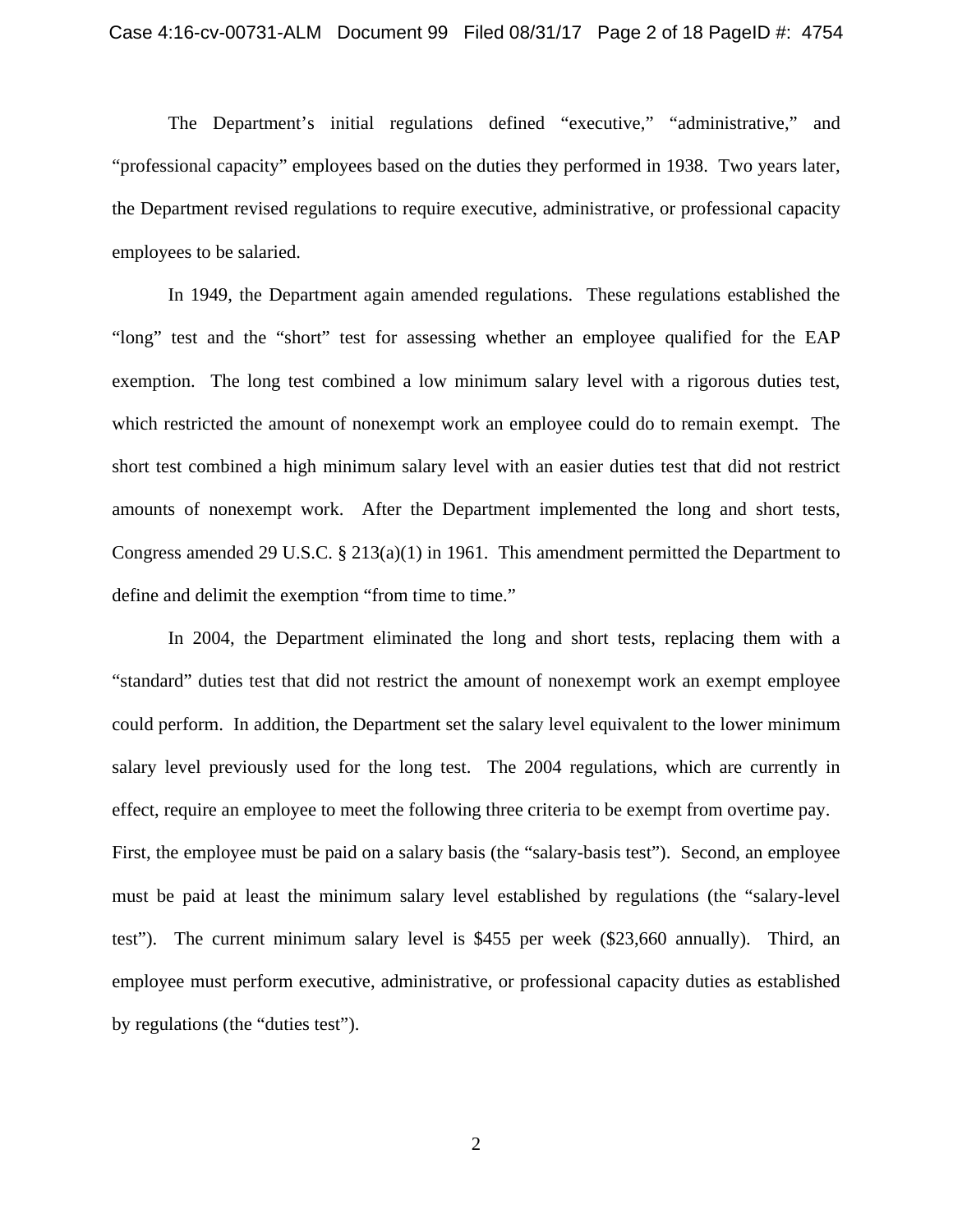On March 23, 2014, President Obama issued a memorandum directing the Secretary of Labor to "modernize and streamline the existing overtime regulations for executive, administrative, and professional employees." Presidential Memorandum of March 13, 2014; Updating and Modernizing Overtime Regulations, 79 Fed. Reg. 18,737, 18,737 (Mar. 13, 2014). Although the Department revised regulations in 2004, the President opined, "[R]egulations regarding . . . overtime requirements . . . for executive, administrative, and professional employees . . . have not kept up with our modern economy." *Id.* In response to the President's memorandum, the Department published a Notice of Proposed Rulemaking to revise 29 C.F.R. Part 541. The Department received more than 293,000 comments on the proposed rule, including comments from businesses and state governments, before publishing the final version of the rule (the "Final Rule") on May 23, 2016.

Under the Final Rule, the minimum salary level for exempt employees increased from \$455 per week (\$23,660 annually) to \$913 per week (\$47,476 annually). The Department bases the new salary level on the 40th percentile of weekly earnings of full-time salaried workers in the lowest wage region of the country, which is currently the South. The Final Rule also creates an automatic updating mechanism that adjusts the minimum salary level every three years. The first automatic increase is scheduled to occur on January 1, 2020.

The State of Nevada and twenty other states (collectively, "State Plaintiffs") filed suit against the Department, the Wage and Hour Division of the Department, and their agents (collectively, "Defendants") challenging the Final Rule (Dkt. #1). On October 12, 2016, State Plaintiffs moved for emergency injunctive relief (Dkt. #10).

Business Plaintiffs filed a similar action challenging the Final Rule in *Plano Chamber of Commerce et al. v. Perez et al.*, No. 4:16-CV-732 (E.D. Tex. Sept. 20, 2016). The Court

3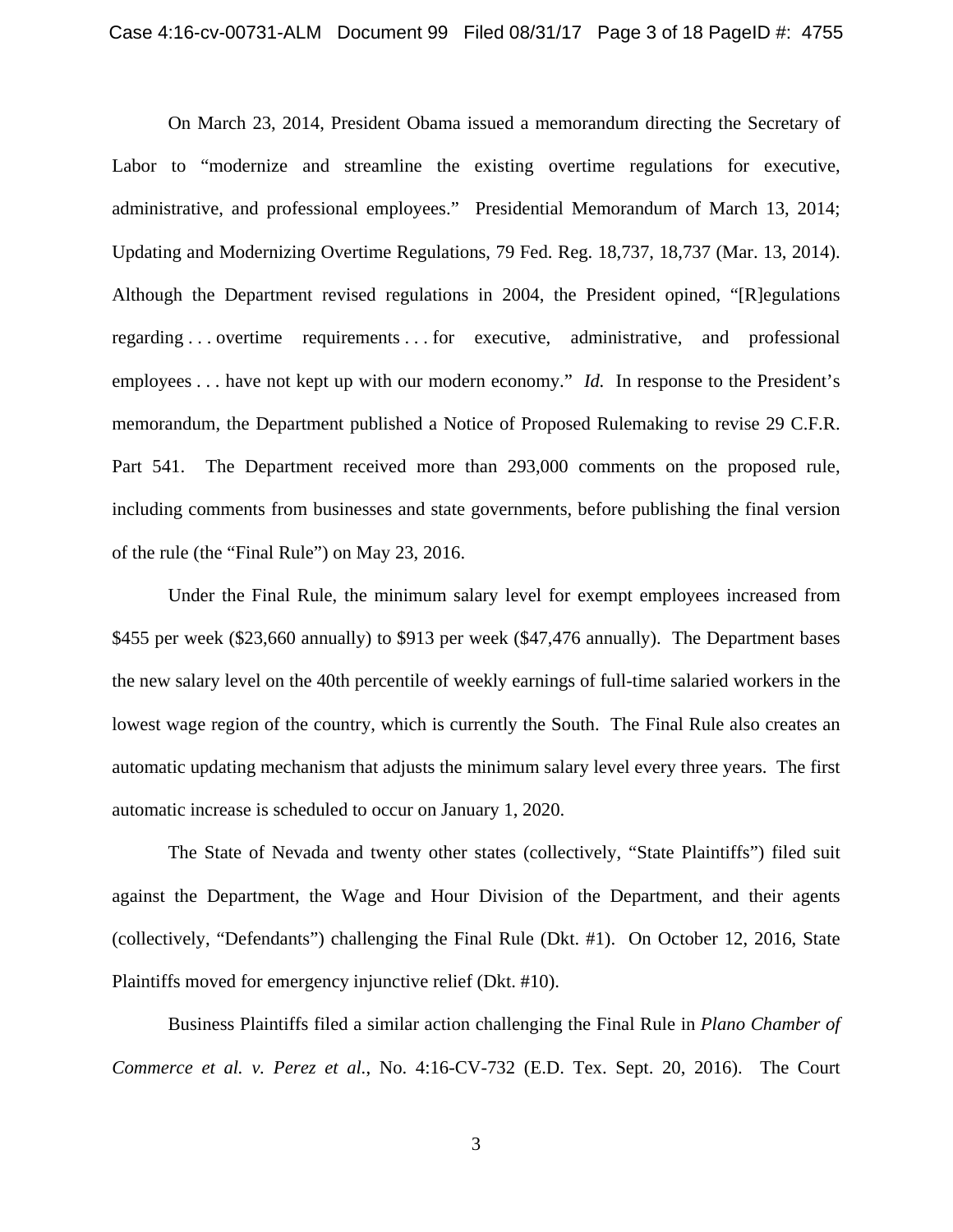consolidated Business Plaintiffs' action with State Plaintiffs' action on the unopposed motion of Business Plaintiffs (No. 4:16-CV-732; Dkt. #11). On October 14, 2016, Business Plaintiffs moved for expedited summary judgment (No. 4:16-CV-732, Dkt. #7; No. 4:16-CV-731, Dkt. #35). On November 18, 2016, Defendants filed a response (Dkt. #56). On November 21, 2016, Business Plaintiffs filed a reply (Dkt. #58).

On November 22, 2016, the Court preliminarily enjoined the Final Rule, which prevented the rule from going into effect on December 1, 2016 (Dkt.  $#60$ ).<sup>1</sup> The Court's injunction applied to both states and businesses on a nationwide basis.

On December 12, 2016, State Plaintiffs filed a motion to join Business Plaintiffs' motion for summary judgment (Dkt. #66). State Plaintiffs also requested the Court to consider their preliminary injunction briefing as part of the pending motion for summary judgment (Dkt. #66). On August 30, 2017, the Court granted State Plaintiffs' motion and thus will consider State Plaintiffs' preliminary injunction briefing as the States' briefs in support of summary judgment (Dkt. #97). The Court will likewise consider Defendants' preliminary injunction briefing as their opposition to State Plaintiffs' arguments (Dkt. #97).

#### **STANDING**

Before reaching the merits of Business Plaintiffs' motion, the Court must assess whether they have standing to sue in federal court. Article III of the Constitution limits federal jurisdiction to "Cases" and "Controversies." Standing addresses whether a plaintiff is the proper party to bring a matter before the court for adjudication. A plaintiff does not have Article III

<u>.</u>

<sup>&</sup>lt;sup>1</sup> The Department appealed the Court's preliminary injunction order on December 1, 2016. In its appellate brief, the Department indicated the Court's reasoning would invalidate all versions of the salary-level test that the Department has used for the last seventy-five years. Although the Court stated it was not making a general statement on the lawfulness of a salary-level test, the Court acknowledges its injunction order might have been confusing. In the analysis set forth below, the Court clarifies any confusion regarding the general lawfulness of the salary-level test and the lawfulness of the salary-level test under the Final Rule.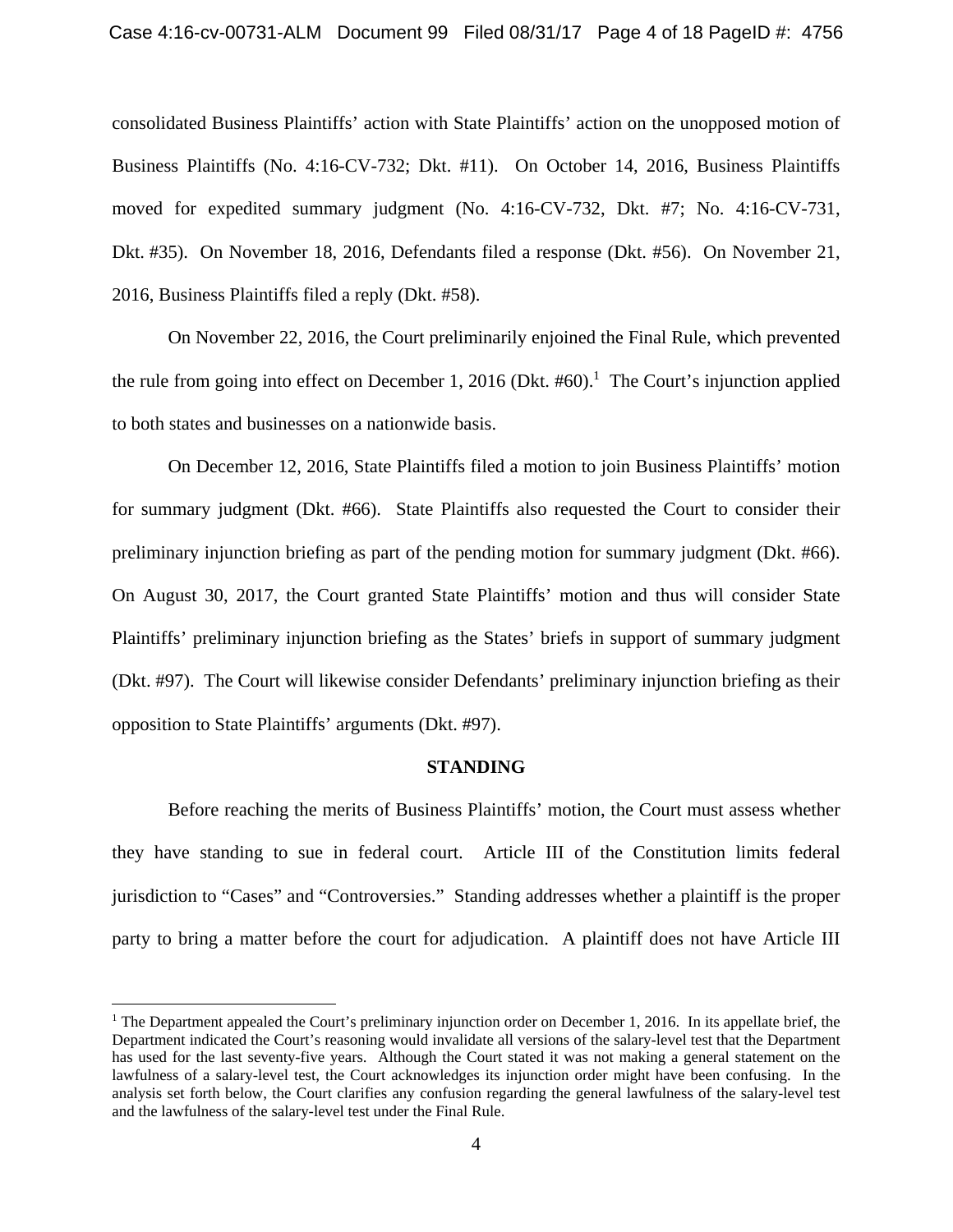standing if it cannot present a case or controversy. In *Lujan v. Defenders of Wildlife*, 504 U.S. 555, 560–61 (1992), the Supreme Court held Article III standing requires a plaintiff to show the following elements: (1) it has suffered an "injury in fact" that is concrete, particularized, and actual or imminent; (2) the injury is fairly traceable to the challenged action of the defendant; and (3) it is likely the injury will be redressed by a favorable decision. An association has standing to bring suit on behalf of its members when: "(a) its members would otherwise have standing to sue in their own right; (b) the interests at stake are germane to the organization's purpose; and (c) neither the claim asserted nor the relief requested requires the participation of individual members in the lawsuit." *Hunt v. Wash. State Apple Advert. Comm'n*, 432 U.S. 333, 343 (1977).

The Court finds Business Plaintiffs have met their burden of establishing Article III standing. Business Plaintiffs are local, state, or national trade associations representing millions of employers in Texas and throughout the country. It is clear the Final Rule directly affects both Business Plaintiffs and the employers they represent. For example, Business Plaintiffs and their members would incur significant payroll, accounting, and legal costs to comply with the Final Rule, both before and after its effective date. In addition, the Final Rule would affect how Business Plaintiffs and their members manage executive, administrative, and professional capacity employees who now qualify for overtime pay. Millions of these types of employees would have to be reclassified from salaried to hourly workers, resulting in limited work hours, reduced pay, and fewer opportunities for career advancement. If the Court determines the Final Rule is unlawful, then Business Plaintiffs' alleged injuries would either be avoided entirely or be sufficiently redressed by preventing further injury.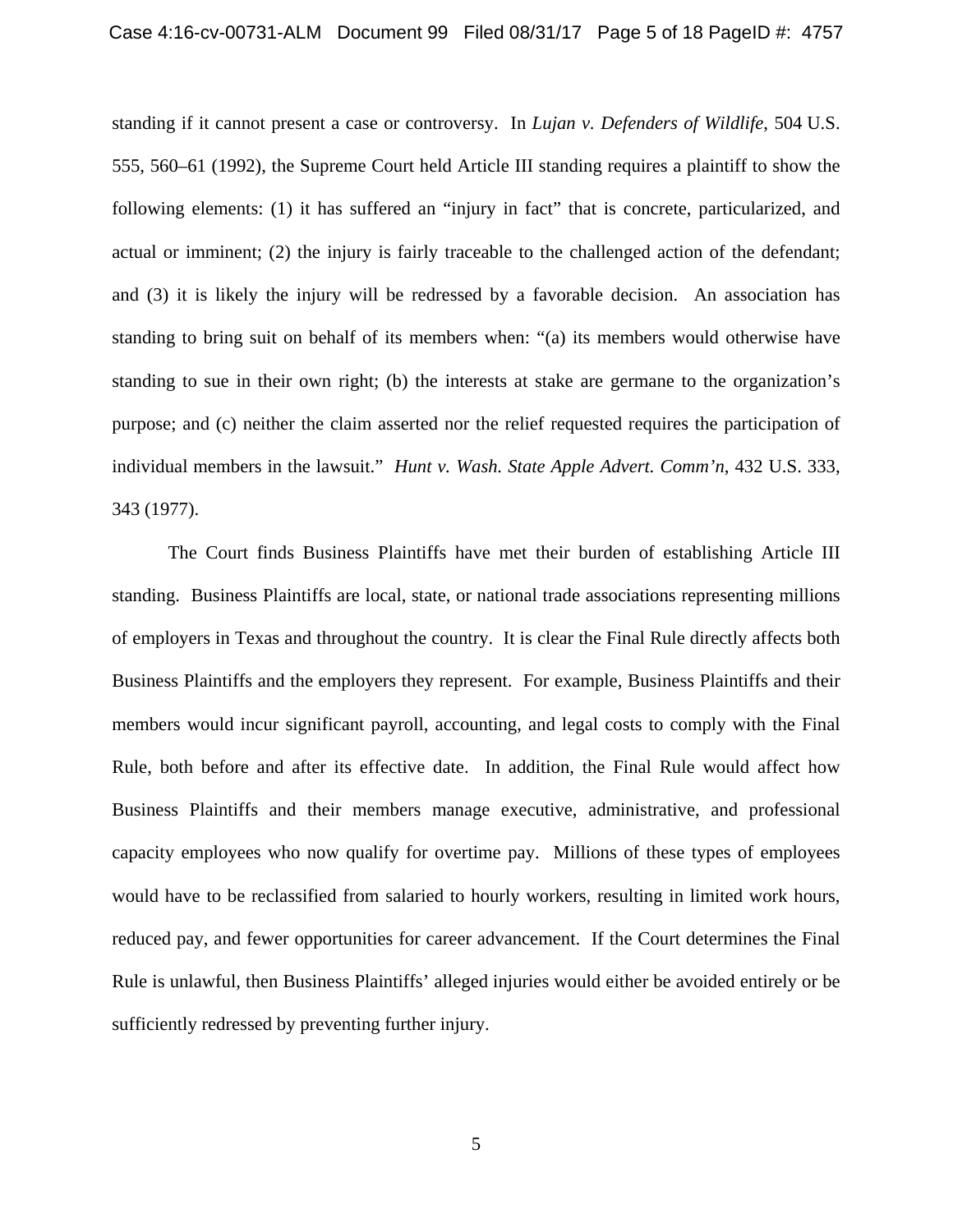# **RIPENESS**<sup>2</sup>

Defendants argue any challenges to the Final Rule's automatic updating mechanism are not ripe for adjudication. The Court is unpersuaded by this argument. A challenge to administrative regulations is fit for review if "(1) the questions presented are 'purely legal one[s],' (2) the challenged regulations constitute 'final agency action,' and (3) further factual development would not 'significantly advance [the Court's] ability to deal with the legal issues presented.'" *Texas v. United States*, 497 F.3d 491, 498–99 (5th Cir. 2007) (citing *Nat'l Park Hosp. Ass'n v. Dep't of Interior*, 538 U.S. 803, 812 (2003)). Here, State Plaintiffs and Business Plaintiffs make only legal arguments. Both Plaintiff groups question whether the Final Rule is lawful, whether the Department has authority to promulgate the Final Rule, and whether the automatic updating mechanism complies with the Administrative Procedures Act ("APA"). After completing a robust notice-and-comment period, the Department published the final version of the Final Rule on May 23, 2016, and set the rule to go into effect on December 1, 2016. Further, the Final Rule creates new legal obligations for employers who must pay certain employees a higher minimum salary level to exempt such employees from overtime pay. Thus, all parts of the Final Rule constitute final agency action. *See Bennett v. Spear*, 520 U.S. 154, 177–78 (1997) (stating the two-part test for "final agency action" includes an action that marks the consummation of the agency's decision-making process and an action where "rights or obligations have been determined, or from which legal consequences will flow"). The facts of this case have sufficiently developed to address the legality of the Department's Final Rule at this stage in the litigation. Accordingly, the automatic updating mechanism is ripe for review.

 $2$  Defendants raised this argument in response to State Plaintiffs' preliminary injunction briefing.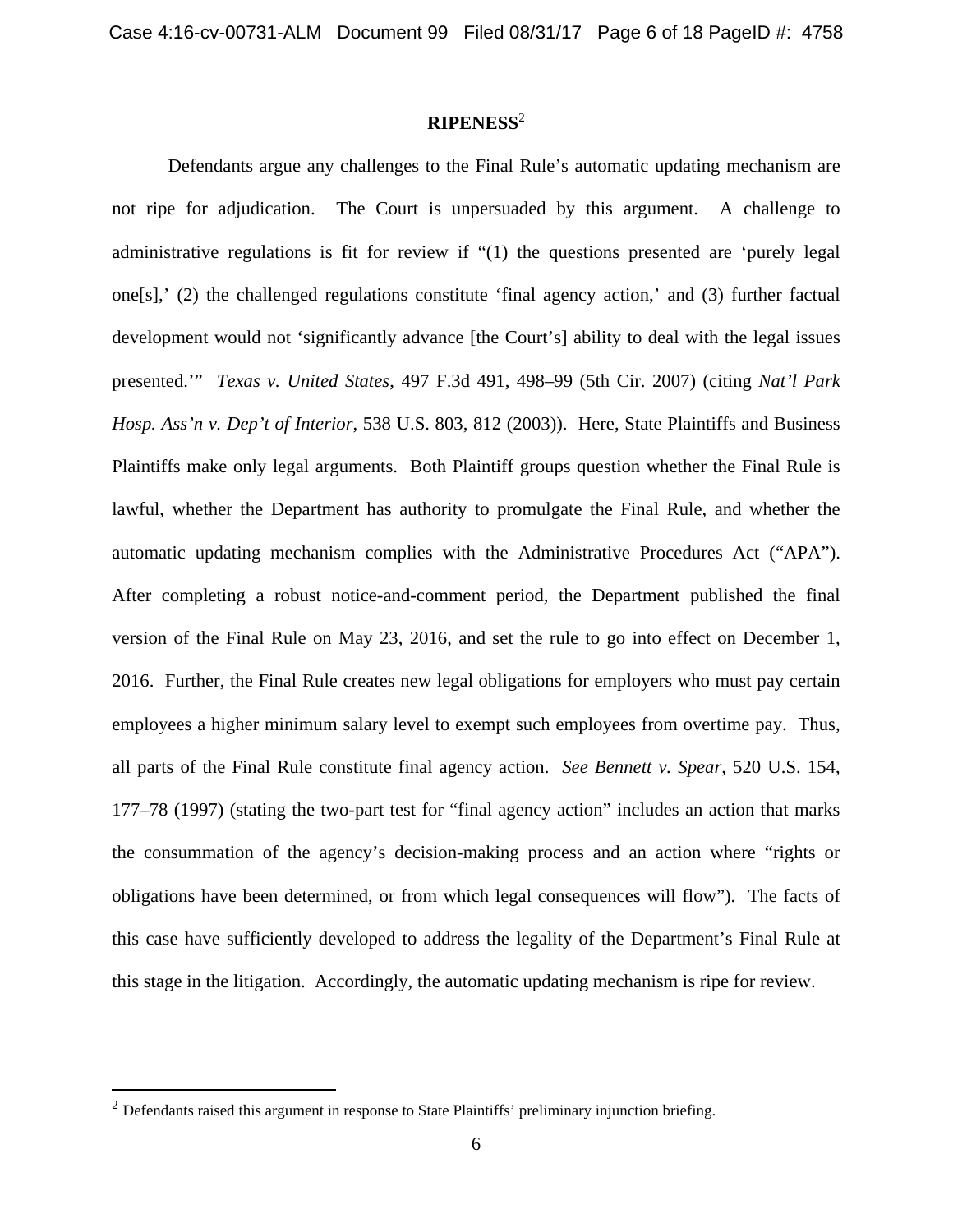#### **LEGAL STANDARD**

The purpose of summary judgment is to isolate and dispose of factually unsupported claims or defenses. *Celotex Corp. v. Catrett*, 477 U.S. 317, 323–24 (1986). Summary judgment is proper under Rule 56(a) of the Federal Rules of Civil Procedure "if the movant shows that there is no genuine dispute as to any material fact and the movant is entitled to judgment as a matter of law." Fed. R. Civ. P. 56(a). A dispute about a material fact is genuine when "the evidence is such that a reasonable jury could return a verdict for the nonmoving party." *Anderson v. Liberty Lobby Inc.*, 477 U.S. 242, 248 (1986). Substantive law identifies which facts are material. *Id.* The trial court "must resolve all reasonable doubts in favor of the party opposing the motion for summary judgment." *Casey Enters., Inc. v. Am. Hardware Mut. Ins. Co.*, 655 F.2d 598, 602 (5th Cir. 1981).

The party seeking summary judgment bears the initial burden of informing the court of its motion and identifying "depositions, documents, electronically stored information, affidavits or declarations, stipulations (including those made for purposes of the motion only), admissions, interrogatory answers, or other materials" that demonstrate the absence of a genuine issue of material fact. Fed. R. Civ. P. 56(c)(1)(A); *Celotex*, 477 U.S. at 323. If the movant bears the burden of proof on a claim or defense for which it is moving for summary judgment, it must come forward with evidence that establishes "beyond peradventure *all* of the essential elements of the claim or defense." *Fontenot v. Upjohn Co.*, 780 F.2d 1190, 1194 (5th Cir. 1986). Where the nonmovant bears the burden of proof, the movant may discharge the burden by showing there is an absence of evidence to support the nonmovant's case. *Celotex*, 477 U.S. at 325; *Byers v. Dall. Morning News, Inc.*, 209 F.3d 419, 424 (5th Cir. 2000). Once the movant has carried its burden, the nonmovant must "respond to the motion for summary judgment by setting forth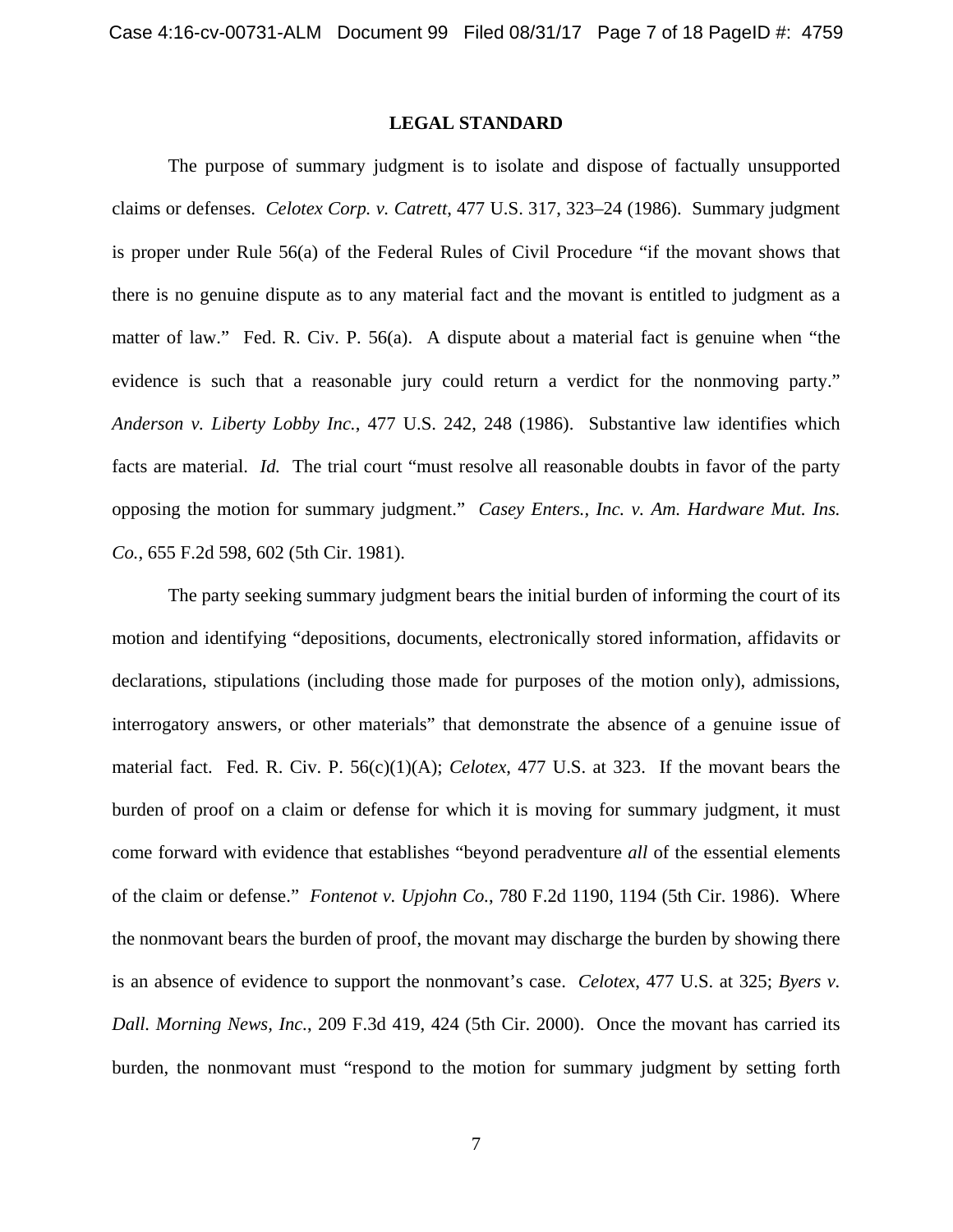particular facts indicating there is a genuine issue for trial." *Byers*, 209 F.3d at 424 (citing *Anderson*, 477 U.S. at 248–49). A nonmovant must present affirmative evidence to defeat a properly supported motion for summary judgment. *Anderson*, 477 U.S. at 257. Mere denials of material facts, unsworn allegations, or arguments and assertions in briefs or legal memoranda will not suffice to carry this burden. Rather, the Court requires "significant probative evidence" from the nonmovant to dismiss a request for summary judgment. *In re Mun. Bond Reporting Antitrust Litig.*, 672 F.2d 436, 440 (5th Cir. 1982) (quoting *Ferguson v. Nat'l Broad. Co.*, 584 F.2d 111, 114 (5th Cir. 1978)). The Court must consider all of the evidence but "refrain from making any credibility determinations or weighing the evidence." *Turner v. Baylor Richardson Med. Ctr.*, 476 F.3d 337, 343 (5th Cir. 2007).

## **ANALYSIS**

1. Application of the FLSA to the States $3$ 

State Plaintiffs argue the FLSA's overtime requirements violate the Constitution by regulating the States and coercing them to adopt wage policy choices that adversely affect state priorities, budgets, and services. State Plaintiffs rely on *National League of Cities v. Usery*, which held the Tenth Amendment limited Congress's power to apply the FLSA's minimum wage and overtime protections to the States. 426 U.S. 833, 851–52 (1976). The Supreme Court recognized:

One undoubted attribute of state sovereignty is the States' power to determine the wages which shall be paid to those whom they employ in order to carry out their governmental functions, what hours those persons will work, and what compensation will be provided where these employees may be called upon to work overtime.

<sup>&</sup>lt;sup>3</sup> State Plaintiffs asserted this argument in their preliminary injunction briefing.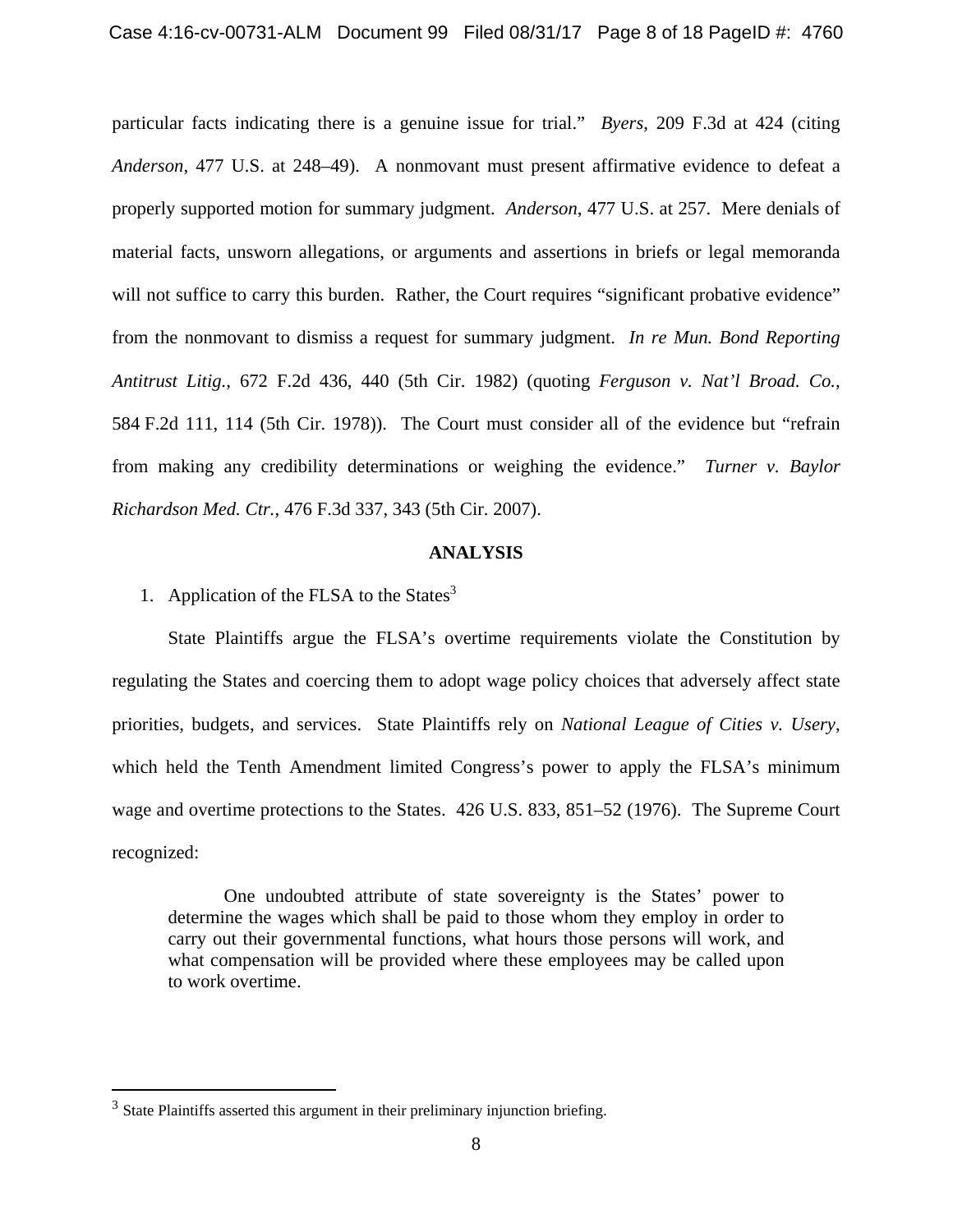*Id.* at 845. State Plaintiffs acknowledge the Supreme Court overruled *Usery* in *Garcia v. San Antonio Metropolitan Transit Authority*, 469 U.S. 528 (1985). However, they urge *Garcia* has been, or should be, overruled because subsequent decisions have called into question *Garcia*'s continuing validity. As such, State Plaintiffs claim the Department's Final Rule displaces their independence to set employee compensation, similar to the FLSA amendments at issue in *Usery*.

*Garcia* controls the disposition of this issue. The Supreme Court in *Garcia* established Congress has authority under the Commerce Clause to impose the FLSA's minimum wage and overtime requirements on state and local employees. 469 U.S. at 554. The Supreme Court overruled *Usery* because it found rules based on the subjective determination of "integral" or "traditional" governmental functions provide little or no guidance in determining the boundaries of federal and state power. *Id.* at 546–47. In the line of cases following *Garcia*, the Supreme Court imposed limits on the power of Congress to enact legislation affecting state and local governments. *See, e.g.*, *Printz v. United States*, 521 U.S. 898, 935 (1997) (holding Congress cannot compel the states to enact or administer a federal regulatory program). However, no Supreme Court case has specifically overruled *Garcia*. The Supreme Court has declared lower courts must follow precedent and allow the Supreme Court to overrule its decisions. *Agostini v. Felton*, 521 U.S. 203, 237 (1997) (quoting *Rodriguez de Quijas v. Shearson/Am. Express, Inc.*, 490 U.S. 477, 484 (1989)). Therefore, the Court will follow *Garcia* and apply the FLSA to the States.

2. Application of the Clear Statement Rule<sup>4</sup>

 $\overline{a}$ 

State Plaintiffs also argue the FLSA does not apply to the States based on the clear statement rule. This argument likewise does not succeed.

<sup>4</sup> State Plaintiffs asserted this argument in their preliminary injunction briefing.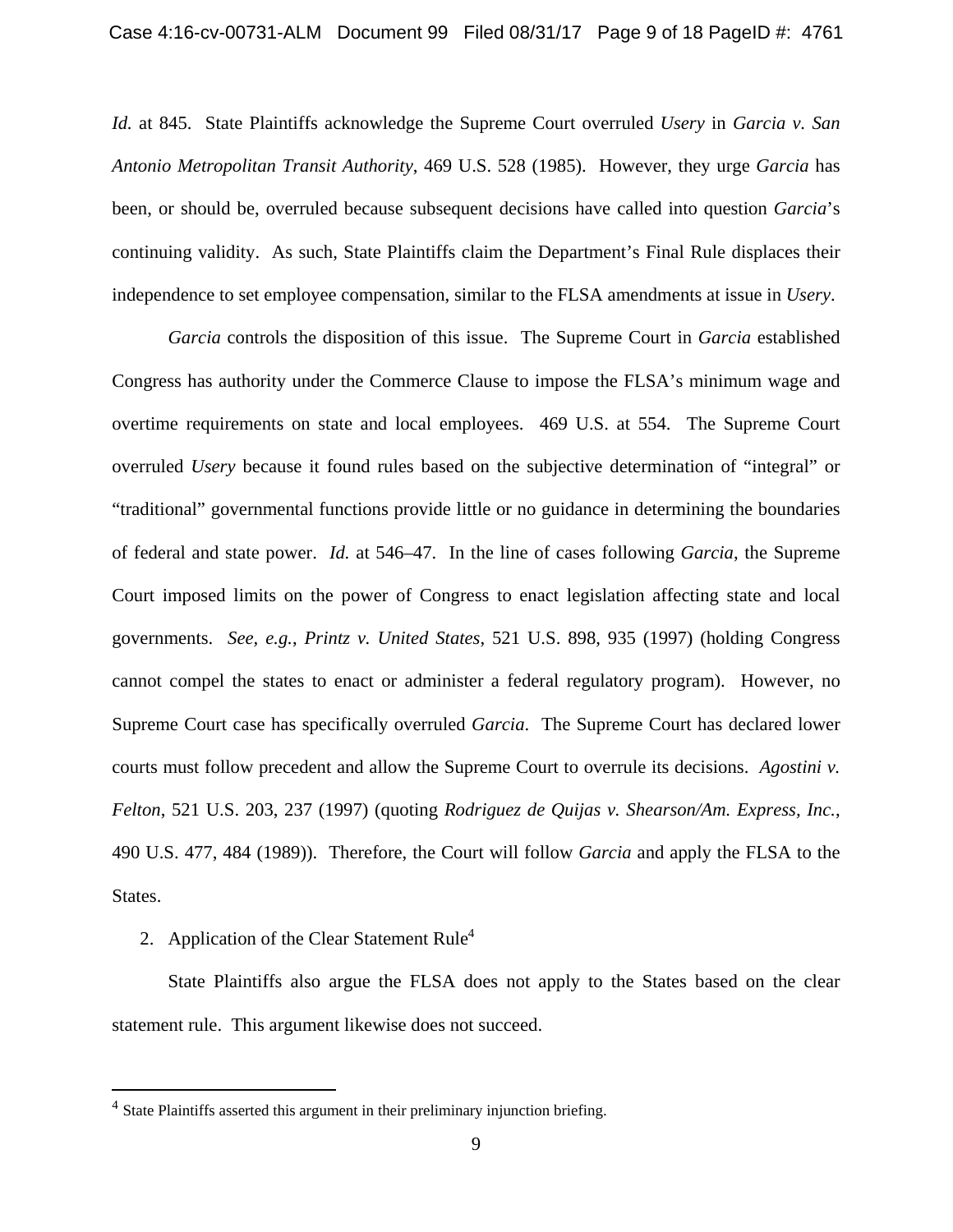The clear statement rule provides, "If Congress intended to alter the 'usual constitutional balance between the States and the Federal Government,' it must make its intention to do so 'unmistakably clear in the language of the statute.'" *Gregory v. Ashcroft*, 501 U.S. 452, 460–61 (1991) (quoting *Atascadero State Hosp. v. Scanlon*, 473 U.S. 234, 242 (1985)). The FLSA requires employers to pay the federal minimum wage to their employees or those "employed in an enterprise engaged in commerce or in the production of goods for commerce." 29 U.S.C. § 206. "Enterprise engaged in commerce or in the production of goods for commerce" is defined to include the "activity of a public agency." *Id.* § 203(s)(1)(C). A "public agency" means "the government of a State or political subdivision thereof; any agency of . . . a State, or a political subdivision of a State." *Id.* § 203(x). Because Congress's intention for the FLSA to apply to the States is "unmistakably clear in the language of the statute," the clear statement rule does not apply. *Scanlon*, 473 U.S. at 242.

3. Application of *Chevron* to Section 213(a)(1)

Business Plaintiffs claim the Final Rule's revision to the minimum salary threshold exceeds the Department's authority under Section 213(a)(1). Business Plaintiffs argue the Final Rule increases the minimum salary threshold so high that it is no longer a plausible proxy for the job duties of an executive, administrative, or professional capacity employee. As a result, Business Plaintiffs assert the Final Rule is inconsistent with the FLSA and departs from both Department regulations and judicial decisions that Congress has accepted.

Defendants contend the Final Rule is within their delegated authority because Section 213(a)(1) explicitly grants authority to the Department to "define [] and delimit []" the terms "bona fide executive, administrative, or professional capacity." Thus, Defendants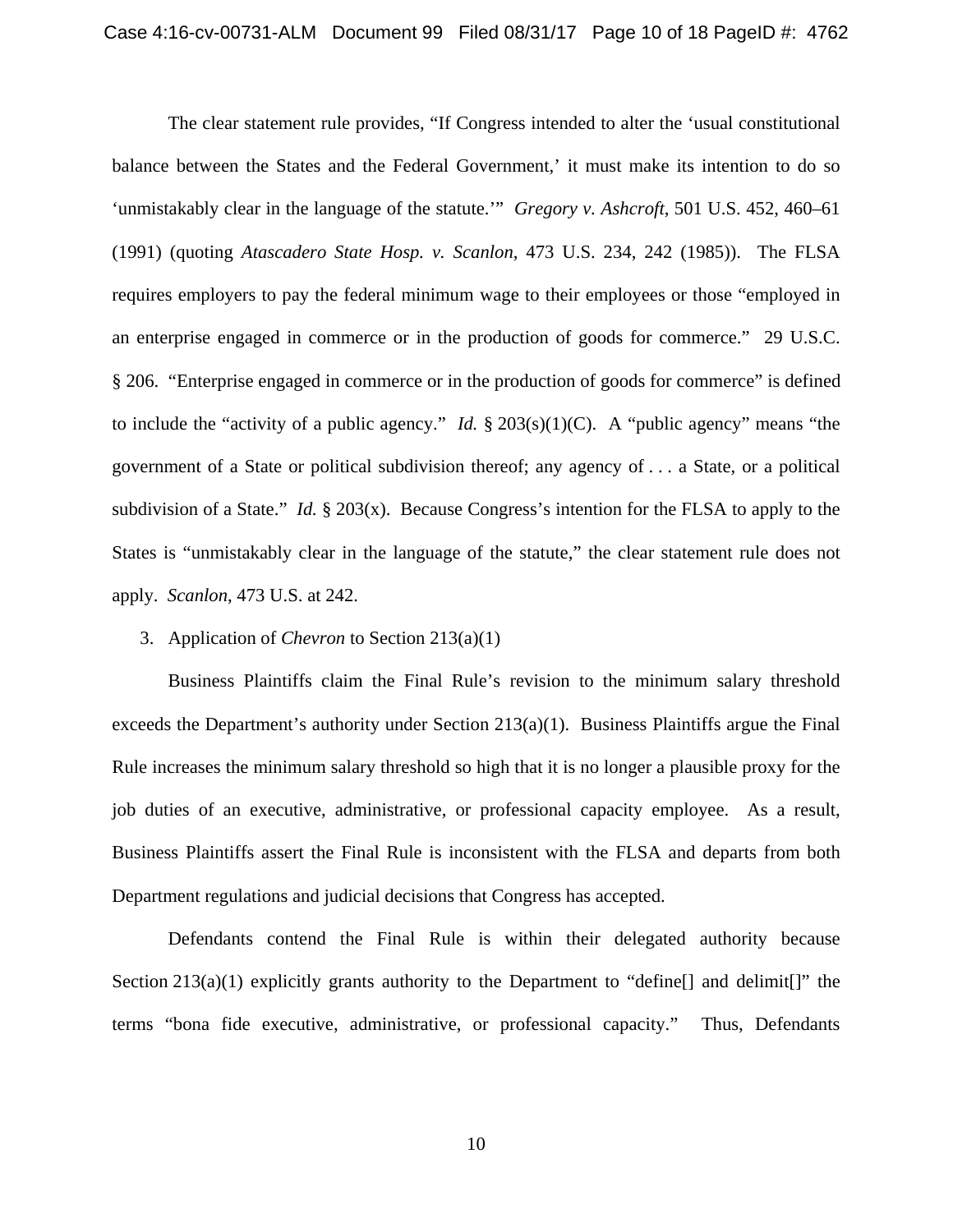encourage the Court to defer to the Department's interpretation of the statute as set forth in the Final Rule.

The Supreme Court established in *Chevron* a two-step standard for reviewing agency decisions. *Chevron, U.S.A., Inc. v. Nat. Res. Def. Council, Inc.*, 467 U.S. 837, 842–43 (1984). The first step of *Chevron* is to determine whether Congress has directly and unambiguously spoken to the precise question at issue. *Id.* at 842. To aid in this inquiry, a court should apply "traditional tools of statutory construction." *Id.* at 843 n.9. Statutory construction begins with the language of the statute, "the specific context in which that language is used, and the broader context of the statute as a whole." *Robinson v. Shell Oil Co.*, 519 U.S. 337, 341 (1997). A court may also reference the statute's legislative history and its purpose to ascertain Congress's intent. *Bellum v. PCE Constructors, Inc.*, 407 F.3d 734, 739 (5th Cir. 2005). "If the intent of Congress is clear, that is the end of the matter; for the court, as well as the agency, must give effect to the unambiguously expressed intent of Congress." *Chevron*, 467 U.S. at 842–43.

Second, if Congress has not directly addressed the precise question at issue, then "the question for the question for the court is whether the agency's interpretation is based on a permissible construction of the statute." *Id.* at 843. An agency's statutory interpretation is entitled to deference, as long as it is reasonable. *Id.* at 843–44.

Section 213(a)(1) provides, in relevant part, that "any employee employed in a bona fide executive, administrative, or professional capacity . . . as such terms are defined and delimited from time to time by regulations of the Secretary" shall be exempt from minimum wage and overtime requirements. 29 U.S.C.  $\S 213(a)(1)$ . Here, the precise question at issue is what constitutes an employee employed in a "bona fide executive, administrative, or professional capacity." Since the statute does not define the terms "executive," "administrative,"

11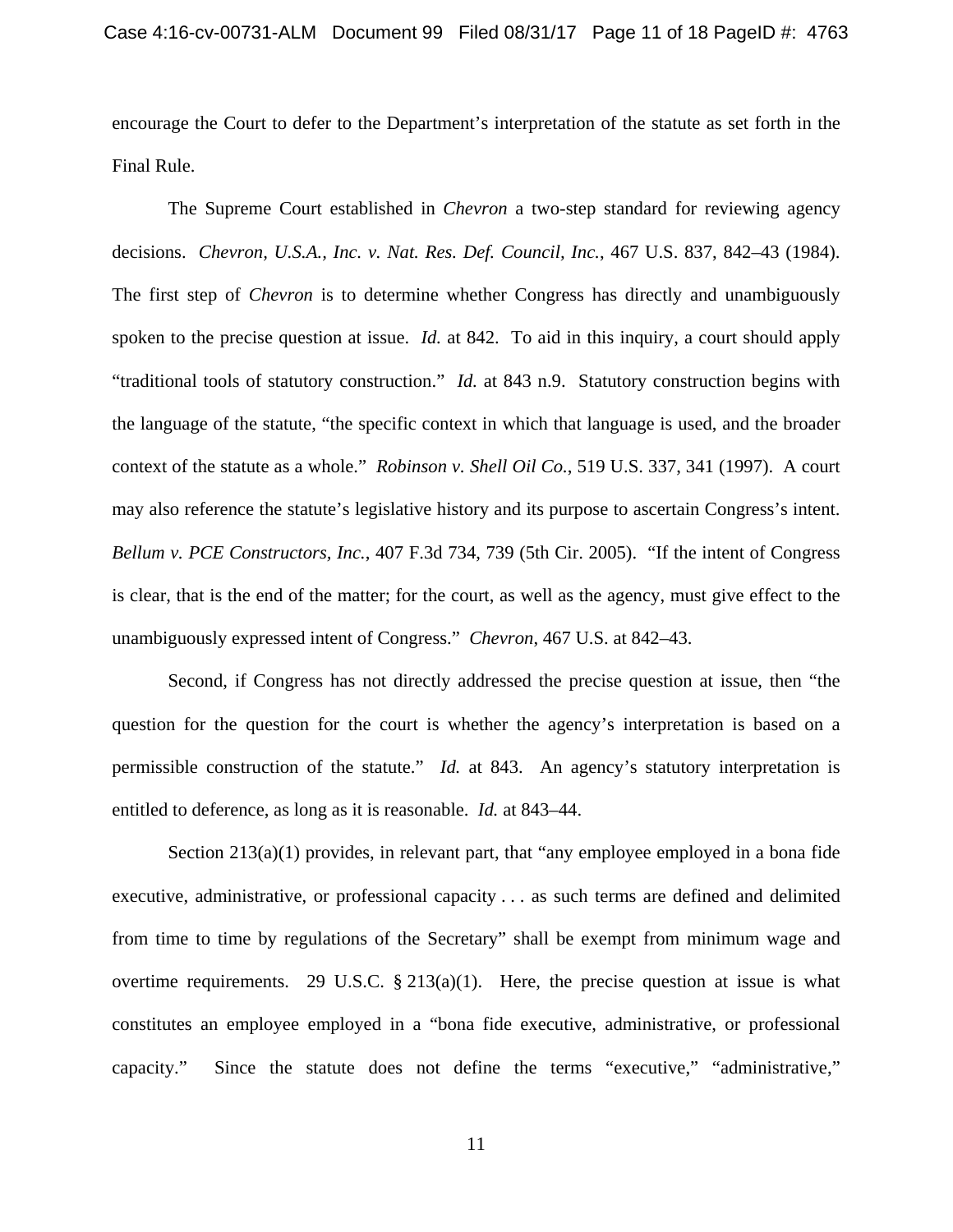"professional" or "capacity," the Court must examine the plain meaning of the terms at or near the time Congress enacted the statute. *Taniguchi v. Kan Pac. Saipan, Ltd.*, 132 S. Ct. 1997, 2002 (2012). "Beyond the law itself, dictionary definitions inform the plain meaning of a statute." *United States v. Radley*, 632 F.3d 177, 182–83 (5th Cir. 2011) (citing *United States v. Ferguson*, 369 F.3d 847, 851 (5th Cir. 2004)).

Generally, the plain meanings of executive, administrative, and professional capacity relate to a person's performance, conduct, or function. The Oxford English Dictionary defined "executive" as someone "[c]apable of performance; operative ... [a]ctive in execution, energetic . . . [a]pt or skillful in execution." *Executive*, 8 *The Oxford English Dictionary* (1st ed. 1933). "Administrative" was defined as "[p]ertaining to, or dealing with, the conduct or management of affairs; executive." *Administrative*, 1 *The Oxford English Dictionary* (1st ed. 1933). The dictionary also defined "professional" as "[p]ertaining to, proper to, or connected with a or one's profession or calling  $\ldots$  [e]ngaged in one of the learned or skilled professions . . . [t]hat follows an occupation as his (or her) profession, life-work, or means of livelihood." *Professional*, 8 *The Oxford English Dictionary* (1st ed. Supp. 1933). "Capacity" was understood to mean "position, condition, character, relation," or "to be in, put into ... a position which enables or renders capable." *Capacity*, 2 *The Oxford English Dictionary* (1st ed. 1933).

After reading these plain meanings in conjunction with the statute, it is clear Congress defined the EAP exemption with regard to duties. In other words, Congress unambiguously intended the exemption to apply to employees who perform "bona fide executive, administrative, or professional capacity" duties. The statute's use of "bona fide" serves as further evidence of Congress's intent. For instance, the Oxford English Dictionary defined "bona fide" as "[i]n good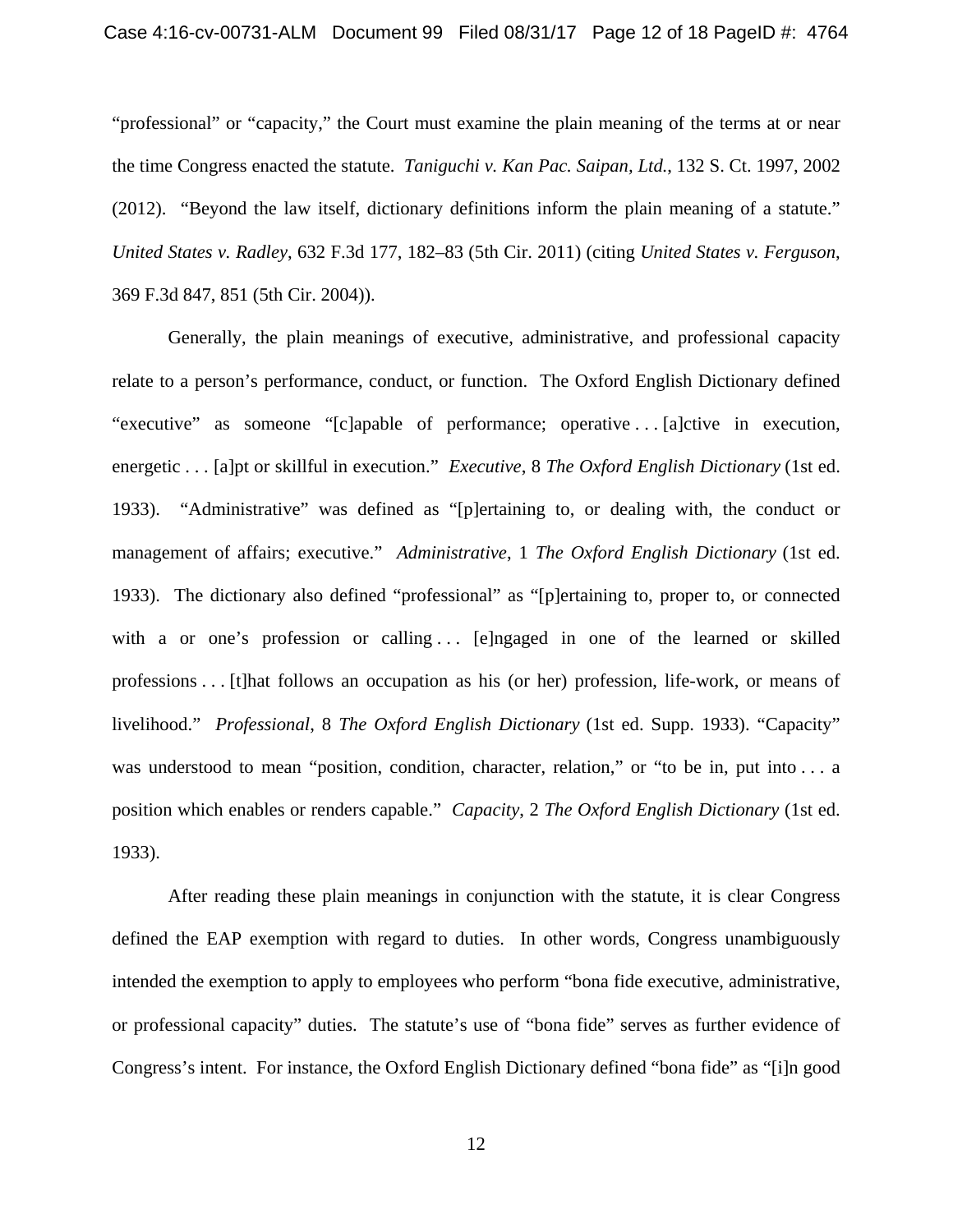faith, with sincerity; genuinely." *Bona fide*, 1 *The Oxford English Dictionary* (1st ed. 1933). The fact that bona fide modifies the terms executive, administrative, and professional capacity suggests the exemption should apply to those employees who, in good faith, perform actual executive, administrative, or professional capacity duties. Therefore, the Court finds Section  $213(a)(1)$  is unambiguous because the plain meanings of the words in the statute indicate Congress's intent for employees doing "bona fide executive, administrative, or professional capacity" duties to be exempt from overtime pay.

The Court next considers whether the Department has given effect to Congress's unambiguous intent. Section  $213(a)(1)$  authorizes the Department to define and delimit the EAP exemption through regulations. The plain meaning of "define" is to "state explicitly; to limit; to determine the essential qualities of; to determine the precise signification of; to set forth the meaning or meanings of," and the plain meaning of "delimit" is "to fix or mark the limits of: to demarcate; bound." *Walling v. Yeakley*, 140 F.2d 830, 831 (10th Cir. 1944). Courts have recognized the EAP exemption gives the Department "broad authority to 'defin[e] and delimi[t]' the scope of the exemption for executive, administrative, and professional employees." *Auer v. Robbins*, 519 U.S. 452, 456 (1997); *see also Wirtz v. Miss. Publishers Corp.*, 364 F.2d 603, 608 (5th Cir. 1966) (asserting the EAP exemption "gives the Secretary broad latitude to 'define and delimit' the meaning of the term 'bona fide executive ... capacity'" $)$ .<sup>5</sup> However, the Department's authority is limited by the plain meaning of the words in the statute and Congress's intent. Specifically, the Department's authority is limited to determining the essential qualities

<sup>&</sup>lt;sup>5</sup> The Court recognizes *Wirtz* is controlling and stands for the proposition that the Department has the authority to implement a salary-level test. This opinion is not making any assessments regarding the general lawfulness of the salary-level test or the Department's authority to implement such a test. Instead, the Court is evaluating only the salary-level test as amended by the Department's Final Rule, which is invalid under both steps of *Chevron*. *Wirtz* is distinguishable from this case because the Fifth Circuit did not evaluate the salary-level test under the Final Rule. As a result, *Wirtz* offers no guidance to the Court on the lawfulness of the Department's Final Rule salary-level test.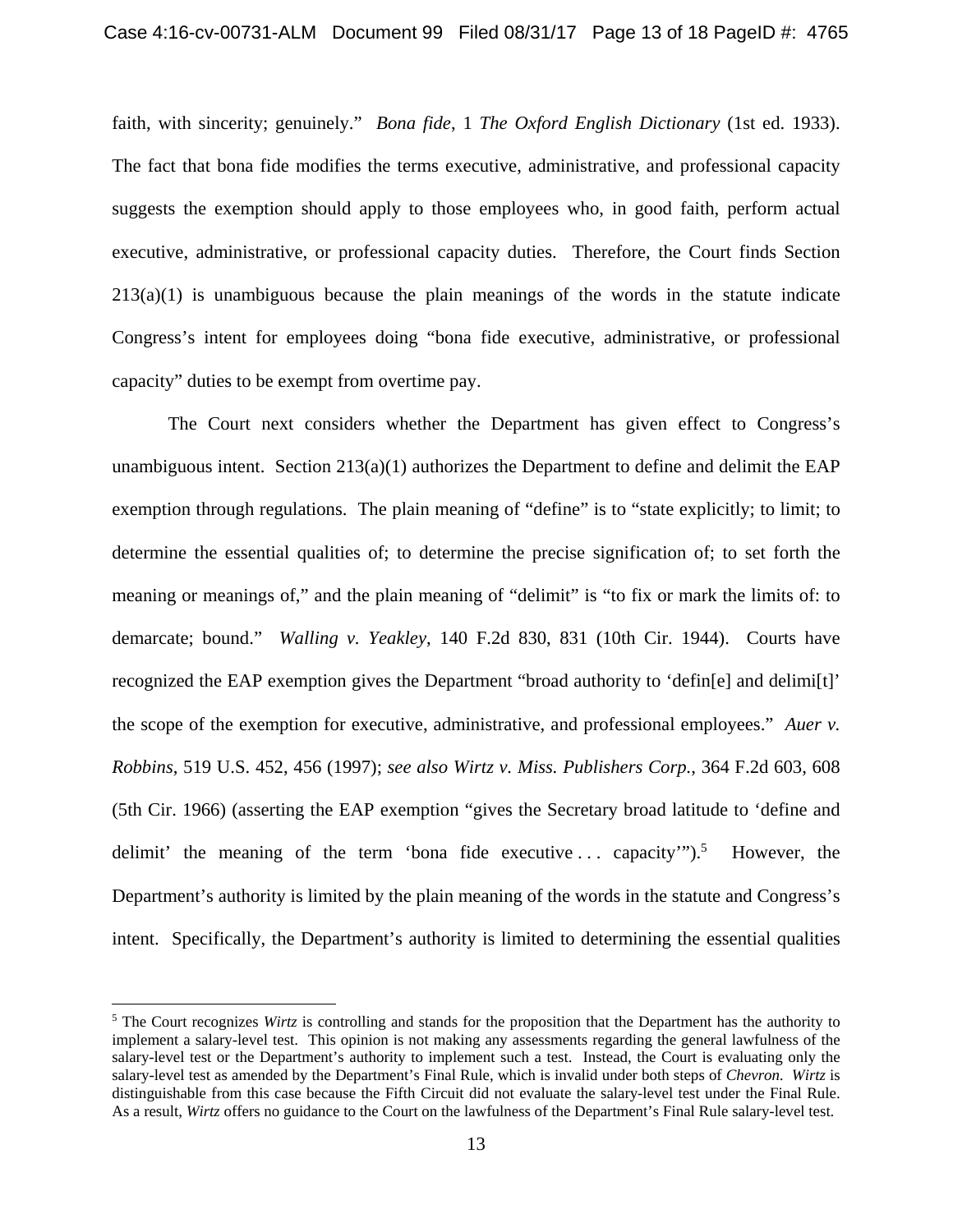of, precise signification of, or marking the limits of those "bona fide executive, administrative, or professional capacity" employees who perform exempt duties and should be exempt from overtime pay. With this said, the Department does not have the authority to use a salary-level test that will effectively eliminate the duties test as prescribed by Section 213(a)(1). *See Michigan v. EPA*, 135 S. Ct. 2699, 2707–08 (2015) ("*Chevron* allows agencies to choose among competing reasonable interpretations of a statute; it does not license interpretive gerrymanders under which an agency keeps parts of statutory context it likes while throwing away parts it does not."). Nor does the Department have the authority to categorically exclude those who perform "bona fide executive, administrative, or professional capacity" duties based on salary level alone. In fact, the Department admits, "[T]he Secretary does not have the authority under the FLSA to adopt a 'salary only' test for exemption." 81 Fed. 32,446 (citing Defining and Delimiting the Exemptions for Executive, Administrative, Professional, Outside Sales and Computer Employees; Final Rule, 69 Fed. Reg. 22,122, 22,173 (Apr. 23, 2004) (codified at 29 C.F.R. pt. 541)).

The updated salary-level test under the Final Rule does not give effect to Congress's unambiguous intent. Since 2004, the Department has required an employee to meet the following criteria to be exempt from overtime pay:  $(1)$  the employee must be salaried;  $(2)$  the employee must be paid above a minimum salary level; and (3) the employee must perform executive, administrative, or professional capacity duties. While the plain meaning of Section  $213(a)(1)$  does not provide for a salary requirement, the Department has used a permissible minimum salary level as a test for *identifying* categories of employees Congress intended to exempt. *See, e.g.*, *Wirtz*, 364 F.2d at 608 (upholding the Department's authority to use a minimum salary level). The Department sets the minimum salary level as a floor to "screen[] out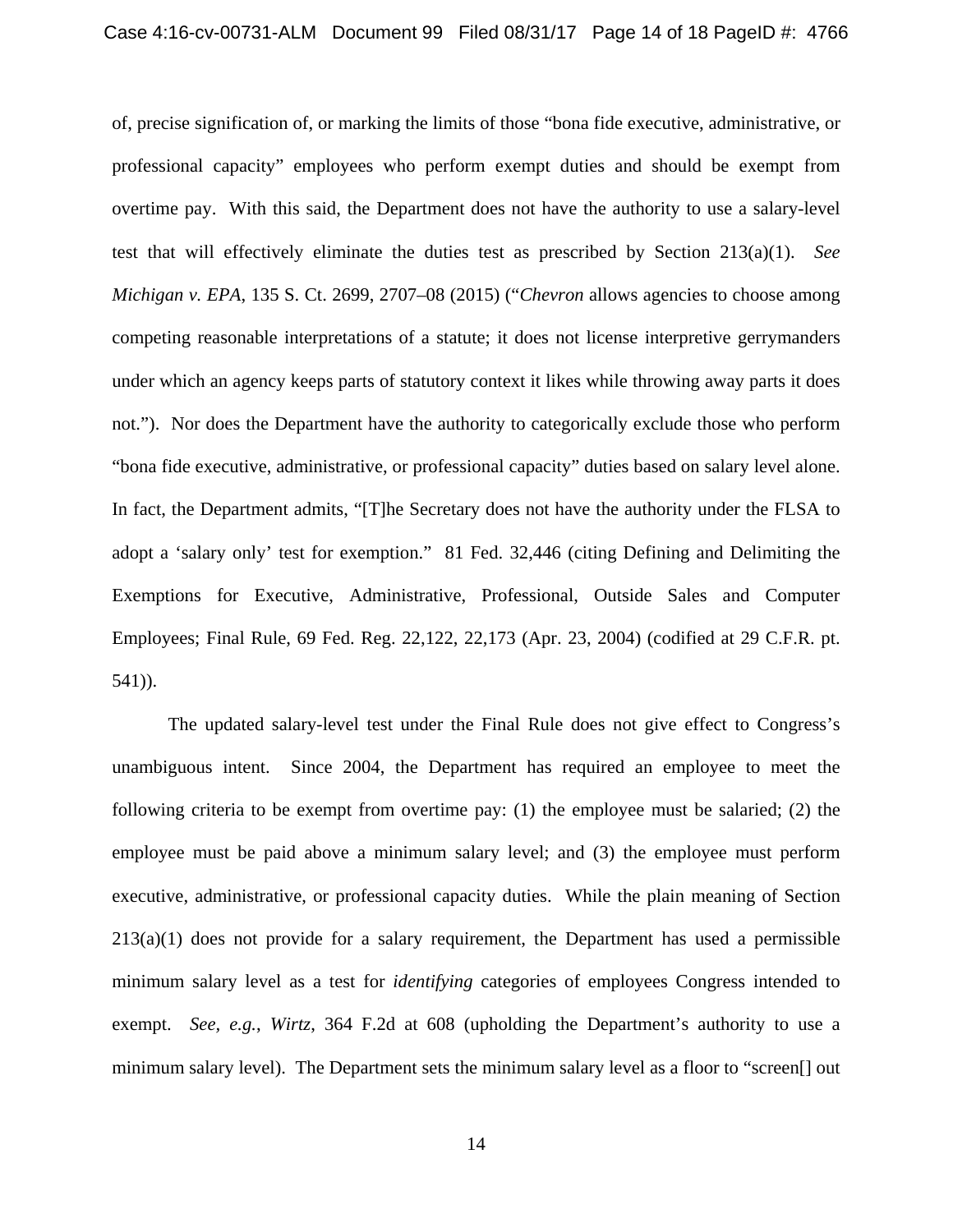#### Case 4:16-cv-00731-ALM Document 99 Filed 08/31/17 Page 15 of 18 PageID #: 4767

the obviously nonexempt employees, making an analysis of duties in such cases unnecessary." Harry Weiss, *Report and Recommendations on Proposed Revisions of Regulations, Part 541*, at 7–8 (1949). Further, the Department acknowledges that in using this method, "[a]ny new figure recommended should also be somewhere near the lower end of the range of prevailing salaries for these employees." *Id.* at 11–12. The use of a minimum salary level in this manner is consistent with Congress's intent because salary serves as a defining characteristic when determining who, in good faith, performs actual executive, administrative, or professional capacity duties.

The Final Rule more than doubles the Department's previous minimum salary level, increasing it from \$455 per week (\$23,660 annually) to \$913 per week (\$47,476 annually). This significant increase would essentially make an employee's duties, functions, or tasks irrelevant if the employee's salary falls below the new minimum salary level. As a result, entire categories of previously exempt employees who perform "bona fide executive, administrative, or professional capacity" duties would now qualify for the EAP exemption based on salary alone. The text of the Final Rule confirms this: "White collar employees subject to the salary level test earning less than \$913 per week will not qualify for the EAP exemption, and therefore will be eligible for overtime, *irrespective of their job duties and responsibilities*." Defining and Delimiting the Exemptions for Executive, Administrative, Professional, Outside Sales and Computer Employees, 81 Fed. Reg. 32,391, 32,405 (May 23, 2016) (emphasis added).

This is not what Congress intended with the EAP exemption. Congress unambiguously directed the Department to exempt from overtime pay employees who perform "bona fide executive, administrative, or professional capacity" duties. However, the Department creates a Final Rule that makes overtime status depend predominately on a minimum salary level, thereby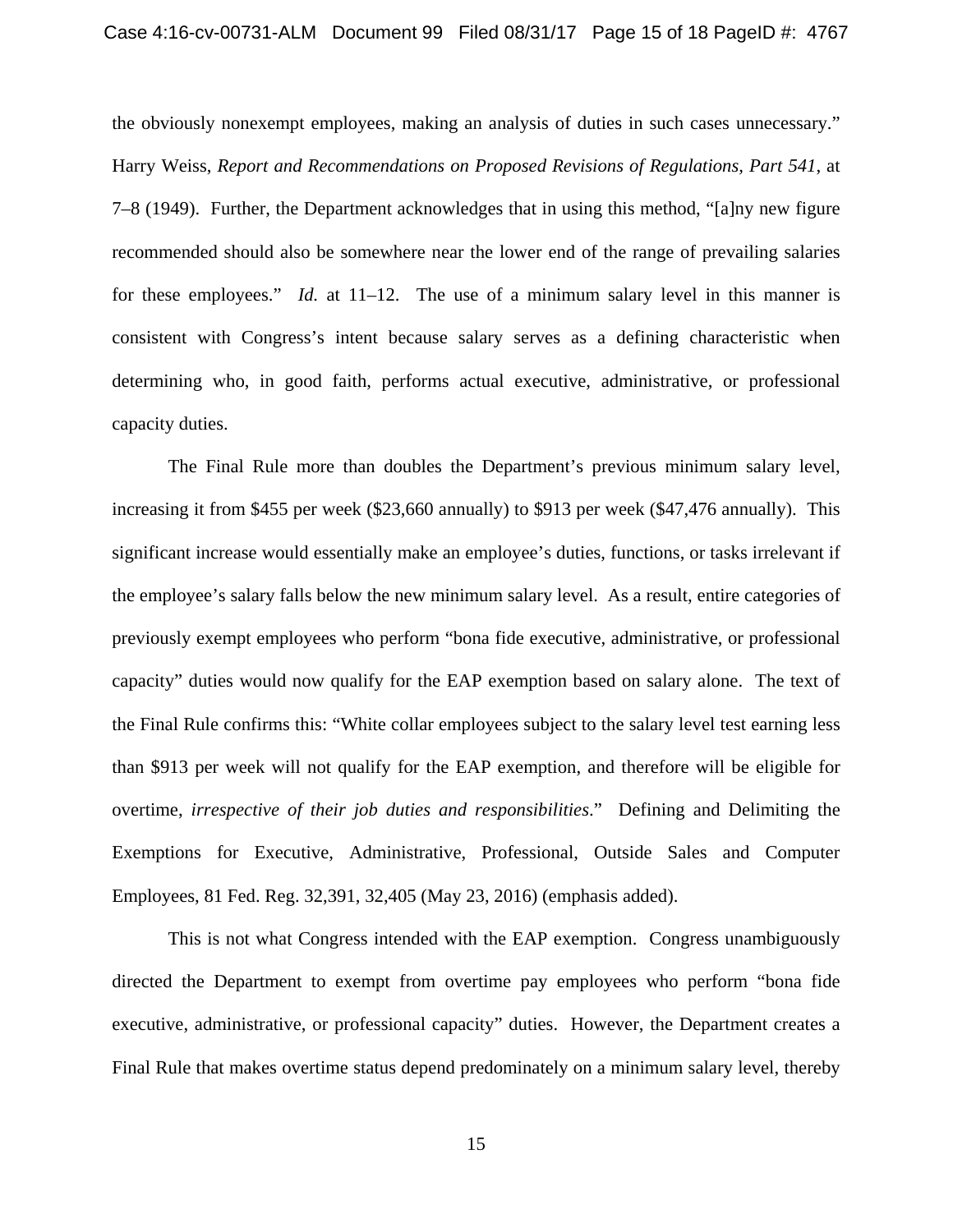supplanting an analysis of an employee's job duties. The Department estimates 4.2 million workers currently ineligible for overtime, and who fall below the minimum salary level, will automatically become eligible under the Final Rule without a change to their duties. 81 Fed. Reg. 32,405; *see also* 69 Fed. Reg. 22,173 (admitting "[t]he Department has always maintained that the use of the phrase 'bona fide executive, administrative or professional capacity' in the statute requires the performance of specific duties"). Because the Final Rule would exclude so many employees who perform exempt duties, the Department fails to carry out Congress's unambiguous intent. Thus, the Final Rule does not meet *Chevron* step one and is unlawful.

Even if the Court determines Section  $213(a)(1)$  is ambiguous about what constitutes "any employee employed in a bona fide executive, administrative, or professional capacity," the Department's Final Rule does not pass muster under *Chevron* step two. The Supreme Court in *Chevron* explained, "If the statute is silent or ambiguous with respect to the specific issue, the question for the court is whether the agency's answer is based on a permissible construction of the statute." 467 U.S. at 843. In such a case, a reviewing court must give deference to an agency's answer or interpretation of a statute if the agency's regulation is reasonable. *Id.* at 843– 44. Although deference is given to agency interpretations of ambiguous statutes, "the judiciary is the final authority on issues of statutory construction and must reject administrative constructions which are contrary to clear congressional intent." *Id*. at 843 n.9.

The Court finds the Department's Final Rule is not "based on a permissible construction" of Section 213(a)(1). The Final Rule more than doubles the previous minimum salary level.<sup>6</sup> By raising the salary level in this manner, the Department effectively eliminates a consideration of

<sup>6</sup> During questioning at the preliminary injunction hearing, the Court suggested it would be permissible if the Department adjusted the 2004 salary level for inflation. In fact, the Court stated in a question, "[I]f [the salary level] had been just adjusted for inflation, the 2004 figure, we wouldn't be here today . . . because [the salary level] would still be operating more the way it has . . . as more of a floor." (Dkt. #77, Nov. 16, 2016 Trial Tr. at 109:1–3, 6–8).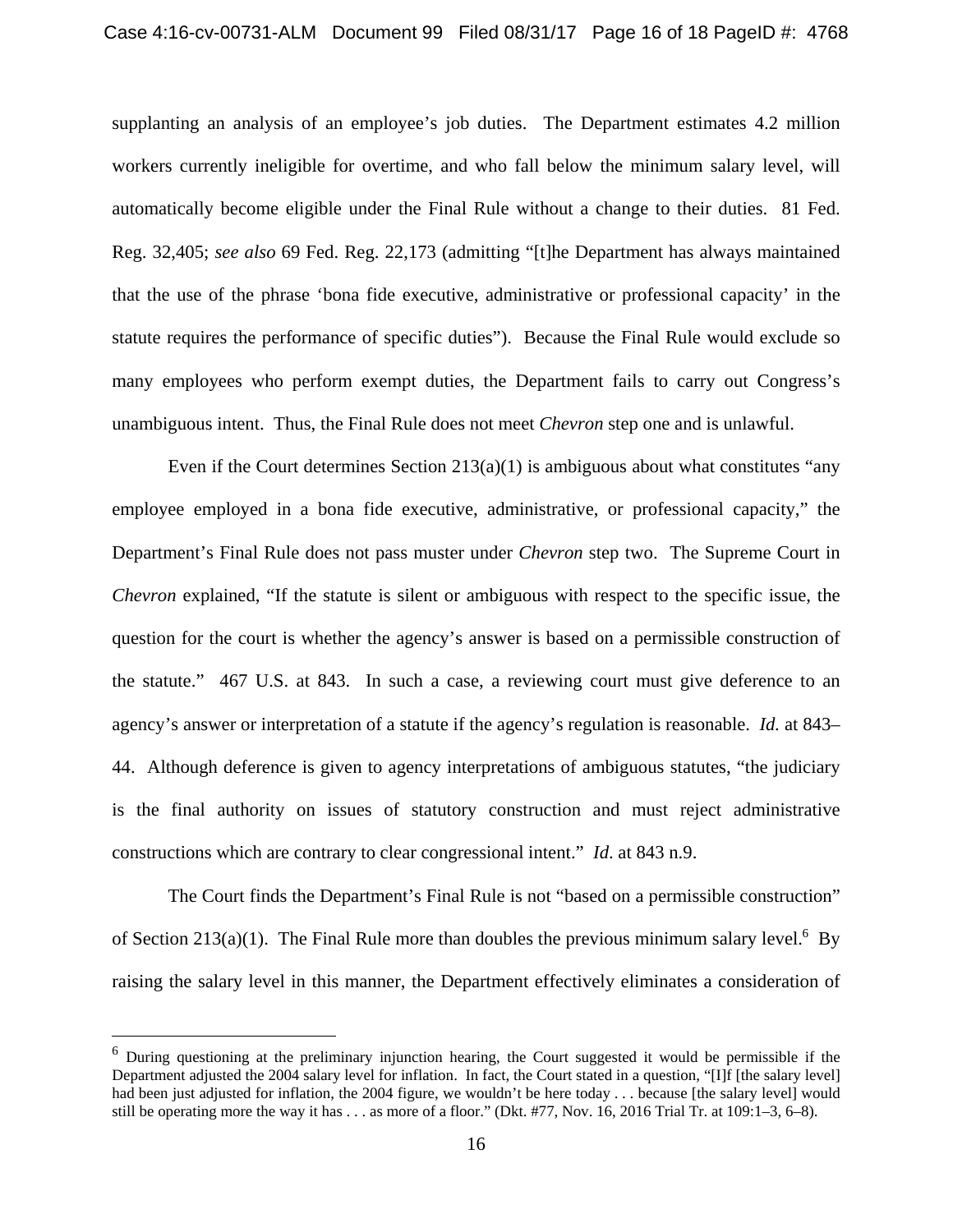whether an employee performs "bona fide executive, administrative, or professional capacity" duties. As explored above, the plain meaning of the words in Section  $213(a)(1)$  indicates Congress defined the EAP exemption with regard to duties. In other words, Congress intended for employees who perform "bona fide executive, administrative, or professional capacity" duties to be exempt from overtime pay. Congress delegated authority to the Department to not only define and delimit the EAP exemption but also to stay consistent with Congress's intent. However, with the Final Rule, the Department ignores Congress's intent. If Congress was ambiguous about what specifically constituted an employee subject to the EAP exemption, Congress was clear that the determination should involve at least a consideration of an employee's duties. Courts are "not obliged to stand aside and rubberstamp their affirmance of administrative decisions that they deem inconsistent with the statutory mandate or that frustrate the congressional policy underlying a statute." *Nat'l Pork Producers Council v. EPA*, 635 F.3d 738, 753 (5th Cir. 2011) (quoting *Tex. Power & Light Co. v. FCC*, 784 F.2d 1265, 1269 (5th Cir. 1986)). The Department has exceeded its authority and gone too far with the Final Rule. Nothing in Section 213(a)(1) allows the Department to make salary rather than an employee's duties determinative of whether a "bona fide executive, administrative, or professional capacity" employee should be exempt from overtime pay. *See* 81 Fed. 32,446 (indicating the Department admitted it could not create an evaluation for overtime exemption based on salary alone). Accordingly, the Final Rule is not a reasonable interpretation of Section 213(a)(1) and thus is not entitled to *Chevron* deference.

The Final Rule also creates an automatic updating mechanism that adjusts the minimum salary level every three years. Having determined the Final Rule is unlawful under *Chevron*, the Court similarly determines the automatic updating mechanism is unlawful.